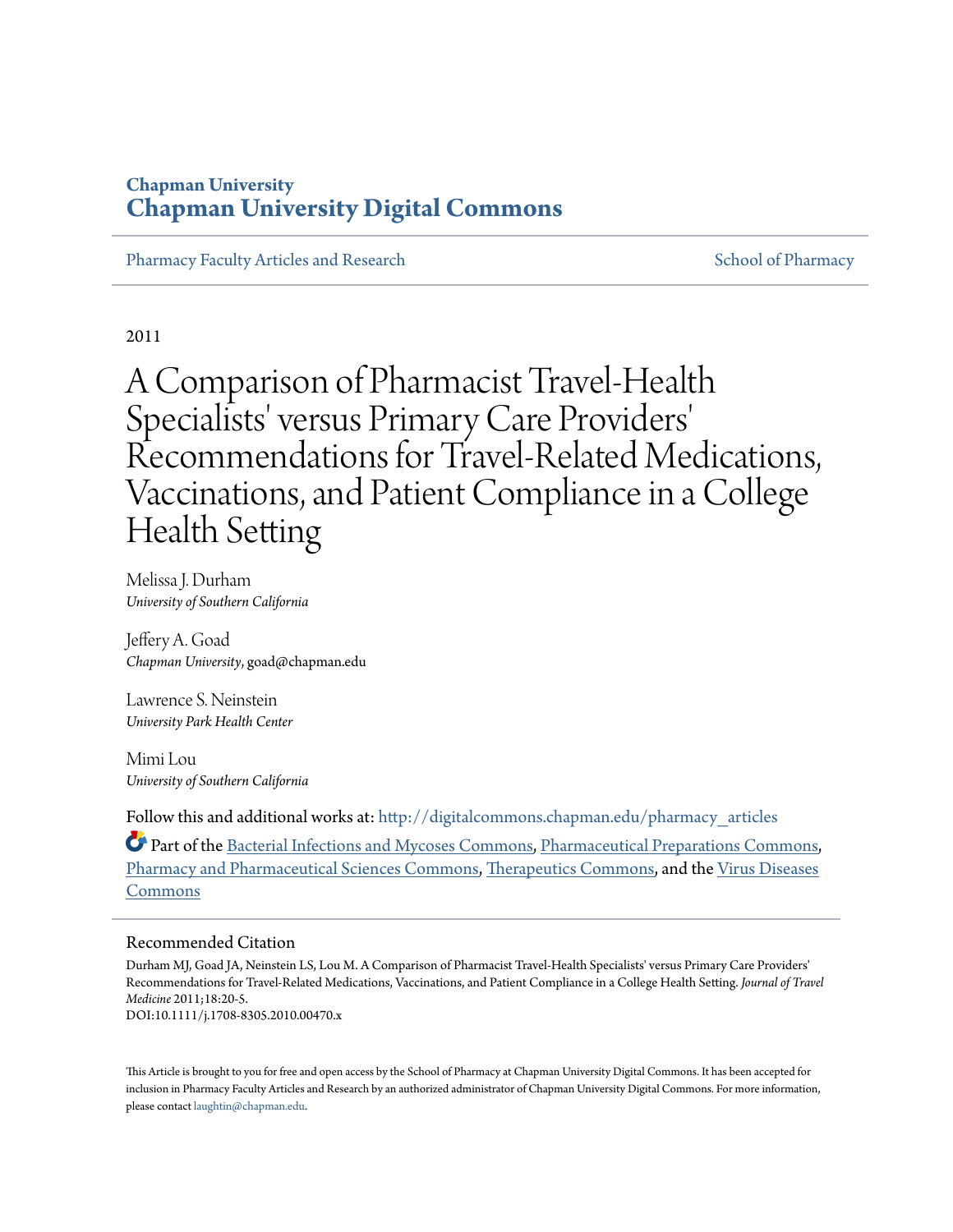A Comparison of Pharmacist Travel-Health Specialists' versus Primary Care Providers' Recommendations for Travel-Related Medications, Vaccinations, and Patient Compliance in a College Health Setting

#### **Comments**

This is the accepted version of the following article:

Durham MJ, Goad JA, Neinstein LS, Lou M. A Comparison of Pharmacist Travel-Health Specialists' versus Primary Care Providers' Recommendations for Travel-Related Medications, Vaccinations, and Patient Compliance in a College Health Setting. *Journal of Travel Medicine* 2011;18:20-5

which has been published in final form at [DOI: 10.1111/j.1708-8305.2010.00470.x](http://dx.doi.org/10.1111/j.1708-8305.2010.00470.x).

**Copyright** Wiley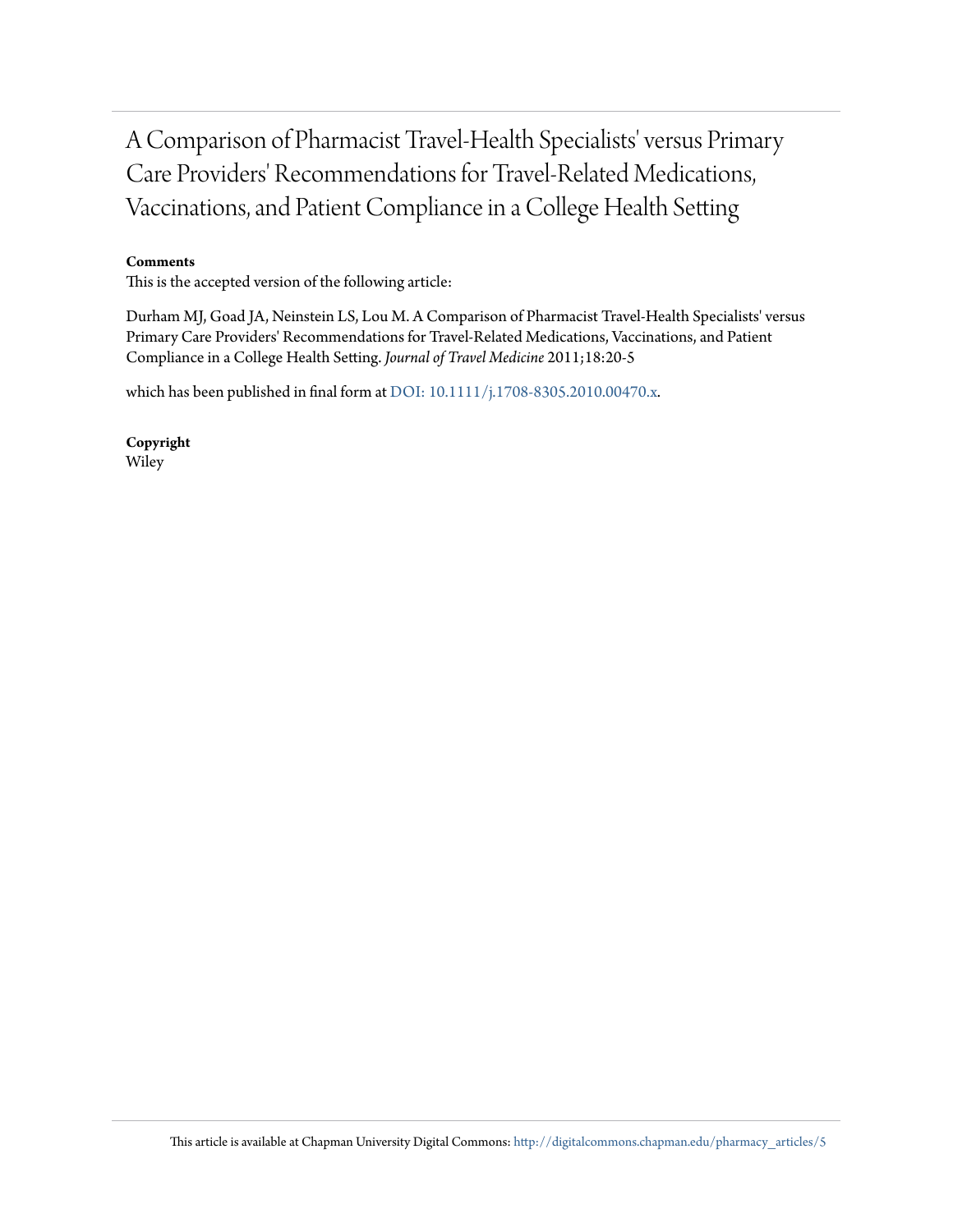A Comparison of Pharmacist Travel-health Specialists' vs. Primary Care Providers' Recommendations for Travel-related Medications, Vaccinations and Patient Compliance in a College Health Setting

Melissa J. Durham, Pharm.D. Lecturer in Clinical Pharmacy University of Southern California School of Pharmacy Titus Family Department of Clinical Pharmacy and Pharmaceutical Economics & Policy Los Angeles, CA

Jeffery A. Goad, Pharm.D. Associate Professor of Clinical Pharmacy University of Southern California School of Pharmacy Titus Family Department of Clinical Pharmacy and Pharmaceutical Economics & Policy Los Angeles, CA

Lawrence S. Neinstein, MD Professor, Pediatrics and Medicine Executive Director, University Park Health Center Senior Associate Dean of Student Affairs Division Chief of College Health University of Southern California Keck School of Medicine Los Angeles, CA

Mimi Lou, MS Project Manager University of Southern California School of Pharmacy Titus Family Department of Clinical Pharmacy and Pharmaceutical Economics & Policy

Abstract presented at: 11<sup>th</sup> Conference of the International Society of Travel Medicine Budapest, Hungary May 24-28, 2009

Correspondence: Melissa J. Durham, Pharm.D. University of Southern California School of Pharmacy 1985 Zonal Avenue Los Angeles, CA 90033 [mdurham@usc.edu](mailto:mdurham@usc.edu)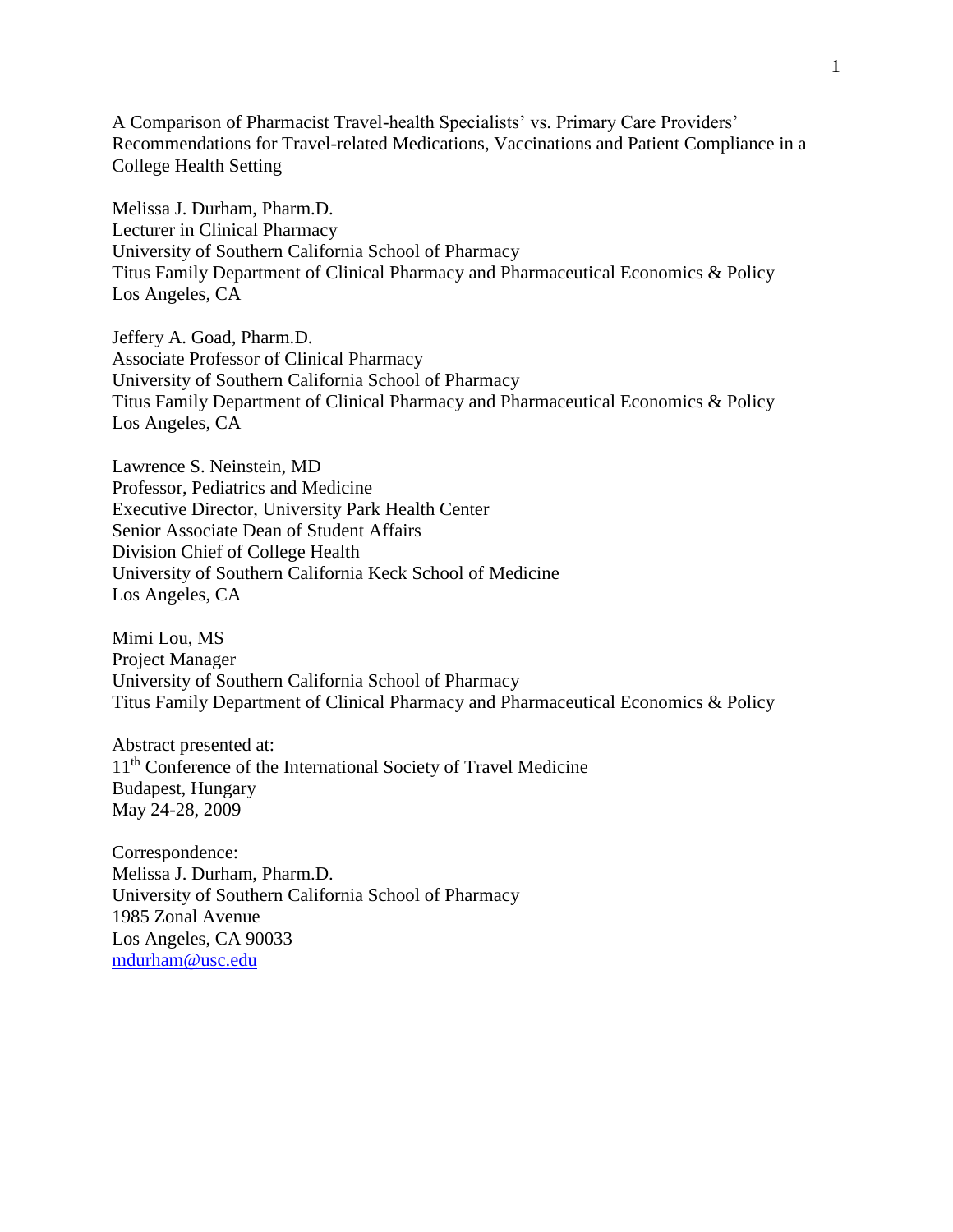### **Abstract**

**Background**: The need for skilled pre-travel health practitioners increases as the number of travelers at risk for travel-related illness rises. Few publications describe the role of pharmacists as travel medicine clinicians. Pre-travel medication and vaccination recommendations and receipt were compared between primary care providers without special training and clinical pharmacists specializing in pre-travel health.

**Methods**: This was a retrospective chart review comparison of patients seen for pre-travel health services in a pharmacist-run travel clinic (PTC) and by primary care providers (PCP) in 2007 at a university student health center. Vaccine and medication recommendations were assessed for consistency with national and international guidelines. Medical and pharmacy records were queried to determine receipt of vaccines and medications.

**Results**: The 341 patients seen in PTC were more often recommended antibiotics for travelers' diarrhea when indicated (96% vs. 50%, P < 0.0001) than the 172 seen by the PCPs and were also more likely to receive their medication (75% vs.  $63\%$ ,  $P = 0.04$ ). Those seen by a PCP were more frequently prescribed antibiotics for travelers' diarrhea that were not consistent with guidelines (not ordered when indicated 49% vs 6%, P < 0.0001 and ordered when not indicated 21% vs. 3%, P < 0.0001). Patients seen in the PTC were more often prescribed antimalarials when indicated (98% vs.  $81\%$ ,  $P < 0.0001$ ), and those seen by a PCP were more frequently prescribed antimalarials that were not consistent with guidelines (not ordered when indicated 15% vs 1%,  $P < 0.0001$  and ordered when not indicated 19% vs. 2%,  $P < 0.0001$ ). Patients seen in the PTC were ordered more vaccines per patient when indicated (mean = 2.77 vs 2.31,  $P =$ 0.0012), and were also more likely to receive more vaccines when ordered (mean = 2.38 vs. 1.95,  $P = 0.0039$ ). The PCPs recommended more vaccines that were not consistent with guidelines per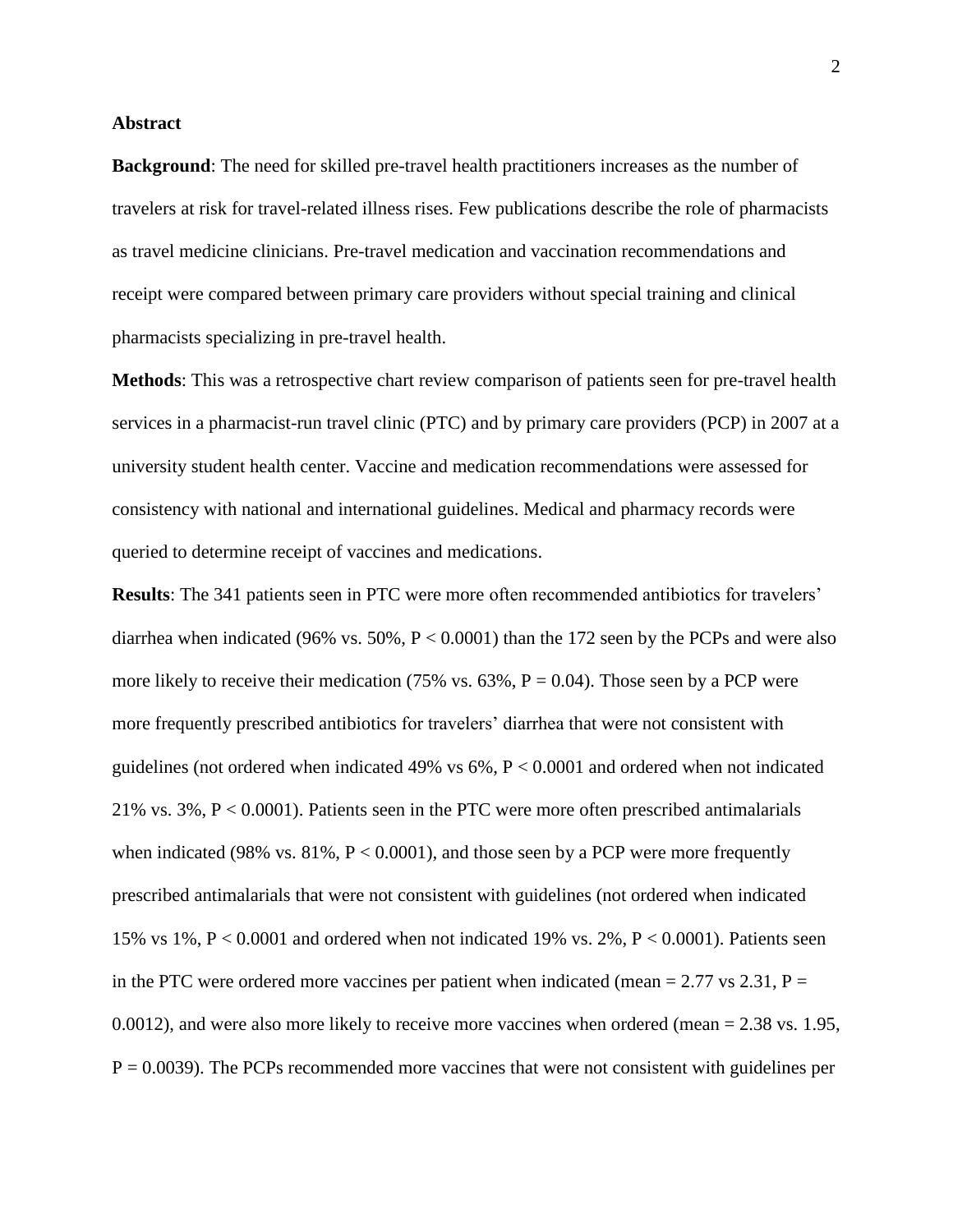patient (not ordered when indicated: mean = 0.78 vs 0.12, P < 0.0001, ordered when not indicated: mean 0.18 vs. 0.025, P < 0.0001).

**Conclusions**: A pharmacist-run pre-travel health clinic can provide consistent evidence-based care and improve patient compliance compared to primary care providers without special training. Pre-travel health is a dynamic and specialized field that requires adequate time, resources, and expertise to deliver the best possible care.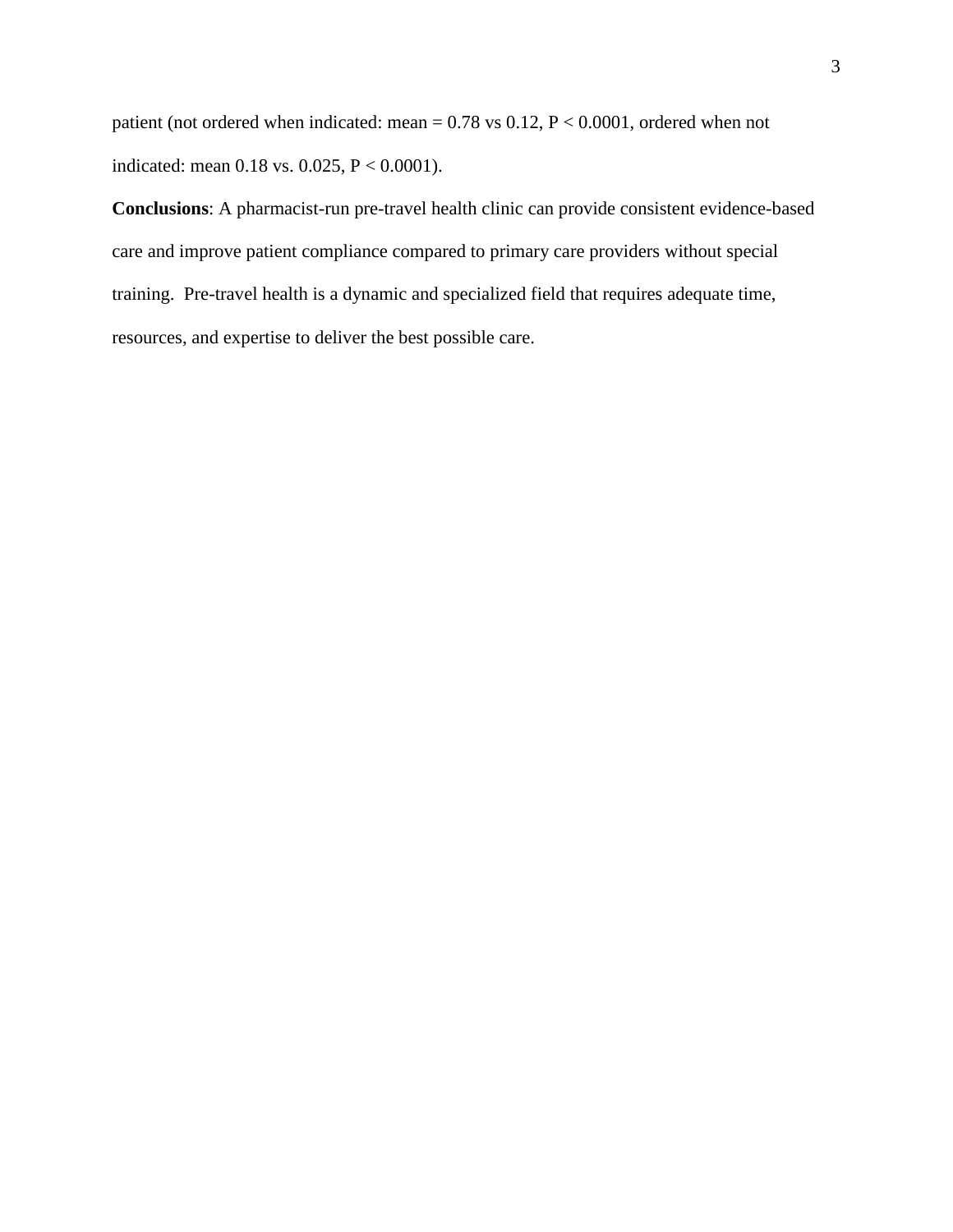### **Background**

Over the past few decades, the number of international tourists has grown from 457 million in 1990 to 880 million in 2009, and is estimated to reach 1.6 billion by 2020, with an increasing proportion visiting the developing world. <sup>1</sup> Approximately 8 percent of travelers to the developing world will require medical care during or after travel  $2$ , most often for vaccine preventable diseases and/or illnesses preventable by chemoprophylaxis and behavioral measures.<sup>3-4</sup> With the rapidly increasing number of travelers at high risk for travel-related illness, there is an increased need for highly skilled travel medicine practitioners.

Despite common misperceptions, a thorough pre-travel consultation encompasses much more than administration of vaccines. It is a comprehensive session that includes risk assessment of travelers on their personal risk for travel-related illnesses; recommendation of nonprescription products and travel-related equipment; counseling on behavioral measures such as basic food/water and insect precautions; prescription medications; administration of routine, recommended, and required vaccinations; provision of written educational materials, and counseling on personal safety and security. 5-11 Unfortunately, not all travelers seek or receive this type of comprehensive consultation prior to departure, as a result there is a significant lack of knowledge and perception of risk regarding travel-related health issues among travelers themselves. 12-16

A 2003 New York airport survey serves as an example. In this study most travelers surveyed were going to places where Hepatitis A was a risk, but only 14% had received the vaccine. Furthermore, 27% of those who were going to high risk malaria regions thought they were not at risk, and only 46% had antimalarials with them. Of the travelers who had antimalarials, 42 % were carrying the medication chloroquine to areas with chloroquine-resistant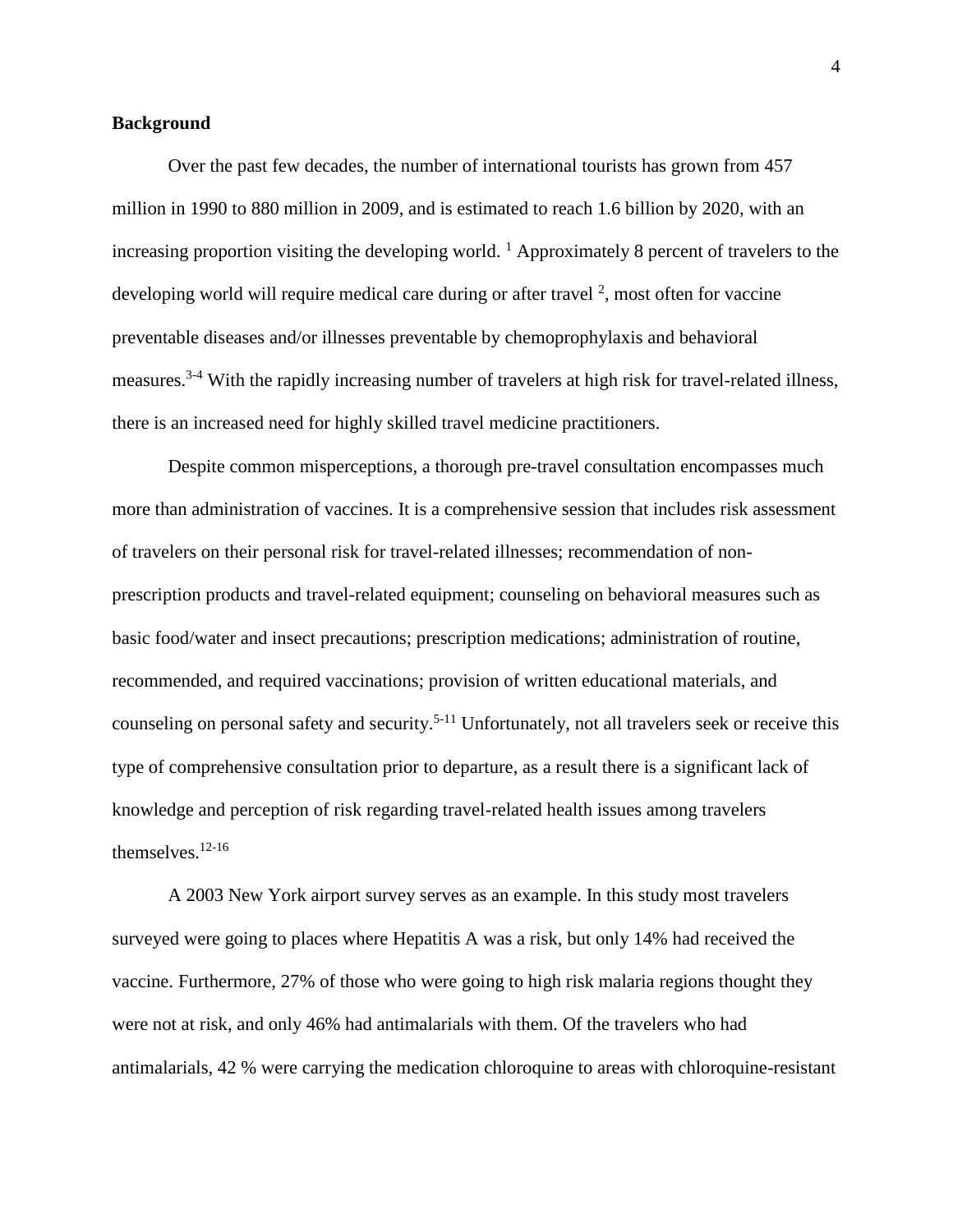plasmodium falciparum. <sup>14</sup> Recently, the CDC reported that there were 508 U.S. civilians who acquired malaria abroad and for those whom chemoprophylaxis information was known (n=480), 71% reported they did not take a chemoprophylactic regimen recommended by the CDC.  $^{17}$ 

While there is a deficiency in knowledge and compliance with recommendations among travelers, there is also a need for improvement in education and training among health care providers. <sup>14-15, 18-23</sup> Travel medicine is a dynamic specialty that necessitates advanced education and training, as well as keeping up-to-date with current geographic risks.  $11, 24$  Primary care providers are frequently called upon to provide pre-travel advice and recommendations, but may lack sufficient knowledge, training, and time to adequately provide such services. <sup>13, 18, 21-22</sup> In recent years, organizations such as the International Society of Travel Medicine and the American Society of Tropical Medicine and Hygiene have taken major steps to further education and training among health care providers and to advance travel medicine as a growing specialty.<sup>24</sup>

There are very few publications describing the role of pharmacists in travel medicine. Descriptive studies of clinical pharmacy travel medicine services exist, <sup>25-27</sup> and the few studies that have evaluated the quality of travel recommendations of pharmacists have focused on the community pharmacy setting. 28-31 To our knowledge, there are no published studies evaluating the pre-travel health care of primary care providers in a student health setting and no studies comparing the quality of the pre-travel recommendations of primary care providers without special training versus clinical pharmacists who specialize in pre-travel health.

The setting for this study is a student health center at a major university. The clinical pharmacists at the study setting operate a pre-travel health clinic at the Student Health Center, which serves roughly 30,000 students, and have prescriptive authority for vaccines and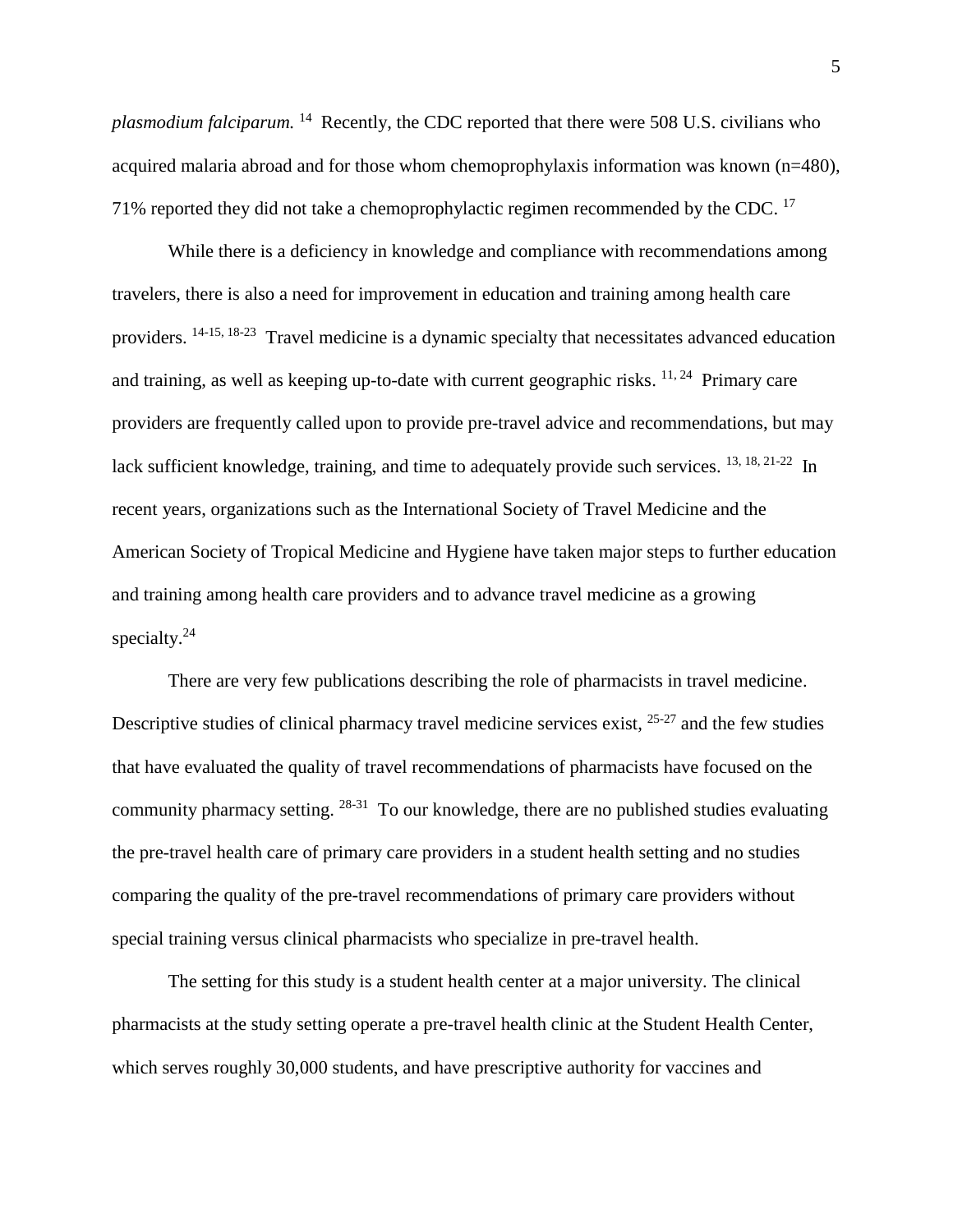medications under physician protocol. The objectives of this study are to compare the recommendations for travel-related medications and vaccinations of the primary care providers and the pharmacists specializing in pre-travel health, and also compare medication and vaccination compliance between the two groups.

### **Methods**

This was a retrospective comparison of all patients seen by a clinical pharmacist in a pharmacist-run travel clinic (PTC) or by a primary care provider (PCP) for international travel over a 1 year period in 2007 at a university student health center. The PCPs included physicians, physician assistants and nurse practitioners. Data was obtained from an internal quality assurance study and included information regarding itinerary, pediatric and adult vaccination history, medical history, and recommendation and receipt of medications and vaccines during each visit. Study subjects were college students 18 years or older who self-referred for a travel consultation.

The PTC providers spent approximately 5 to 10 minutes per patient researching destination risks prior to the visit and had a practice limited solely to pre-travel health. In addition, the pharmacist providers had post-doctoral residency training that included travel medicine and all possessed the Certificate of Knowledge in Travel Health® (CTH®) from the International Society of Travel Medicine (ISTM). Visits in the pharmacist-run travel clinic are structured to include thorough verbal counseling, printed patient education as well as provision of necessary pre-travel medications and vaccines. In comparison, none of the PCPs had a specialty practice or special training in travel medicine, nor were they required to complete such training for their clinical practice. Pharmacists and PCPs had access to the same travel medicine electronic resources.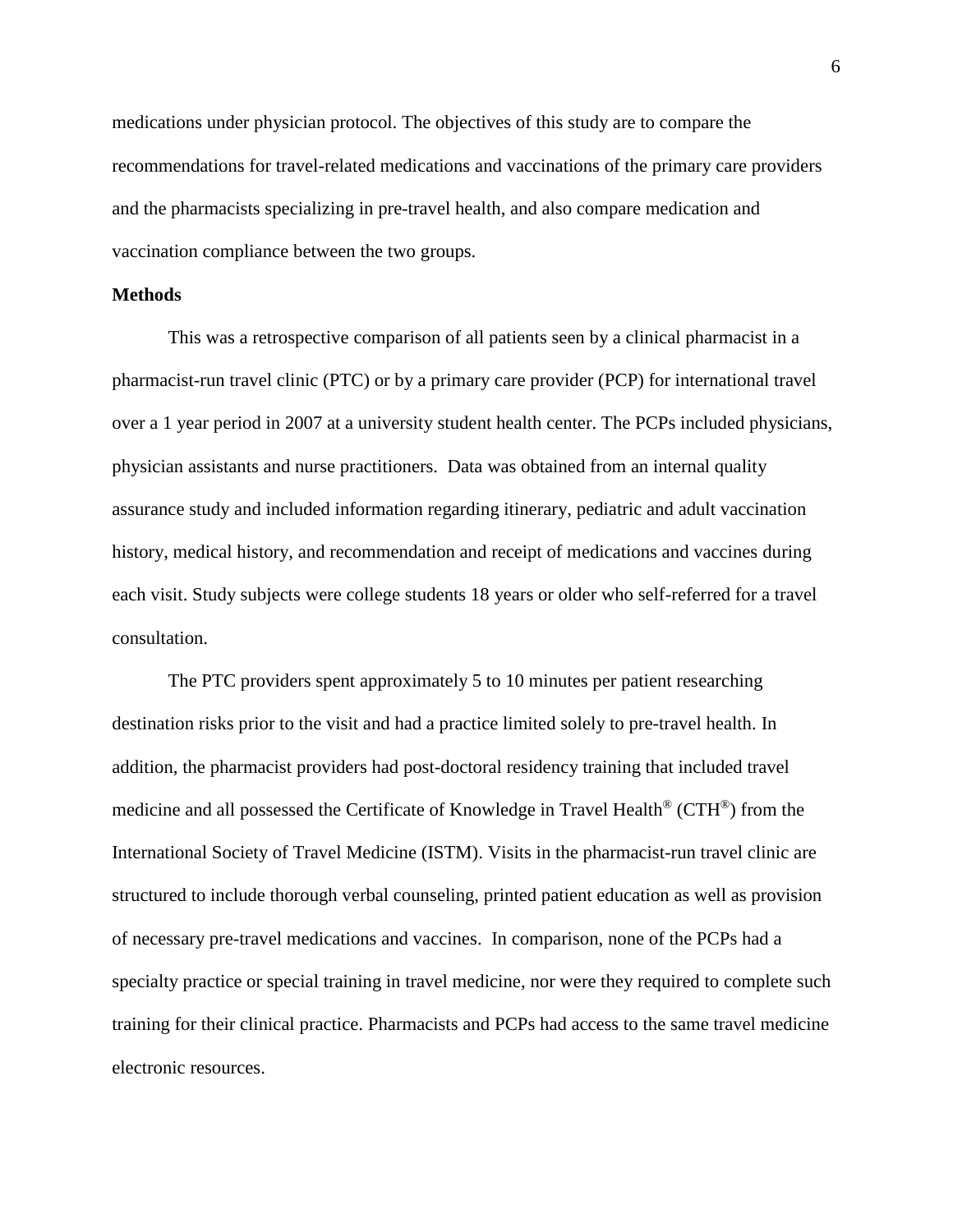The decision to go to the PTC or a PCP was based on appointment availability and scheduling preference of the student, and both the PTC and the PCPs had 30 minute appointments. During the quality assurance process, vaccine and medication recommendations were assessed for consistency with recommendations and guidelines from the Centers for Disease Control and Prevention (CDC). Where CDC guidelines were unclear, the World Health Organization and Travax® Encompass (Shoreland, Inc.) were consulted as secondary sources. Medical and pharmacy records were queried to determine if students received recommended medications and vaccines prior to travel. Prescriptions and vaccinations that were documented as refused/declined by the patient were excluded from the analyses of receipt rates. All vaccines were administered by nurses in the immunization clinic and all medications were dispensed from the campus pharmacy. IRB approval was obtained prior to initiating the study.

Basic characteristics of the travelers and the frequencies (or the average numbers) of the pre-travel recommendations between the PTC and the PCP groups were compared by using Chisquare test (or Fisher's exact test) for categorical variables, and two sample T-test or Wilcoxon-Mann-Whitney Test (Non-parametric version of independent samples T-test) for continuous variables, if the normality assumptions underlying the T-test were violated. The primary outcomes for vaccines and medications were 1) indicated and ordered, 2) indicated and not ordered (excluding refused/declined), 3) not indicated and ordered, 4) and ordered and received (excluding refused/declined). The univariate and multivariate logistic regressions (results not shown in tables) were performed to help rate the findings according to their importance as risk/protective factors. All variables that showed the association with the pre-travel recommendations in the univariate models having P values below 0.10 were entered into the more comprehensive multiple logistic regression models, which included visit type (PTC or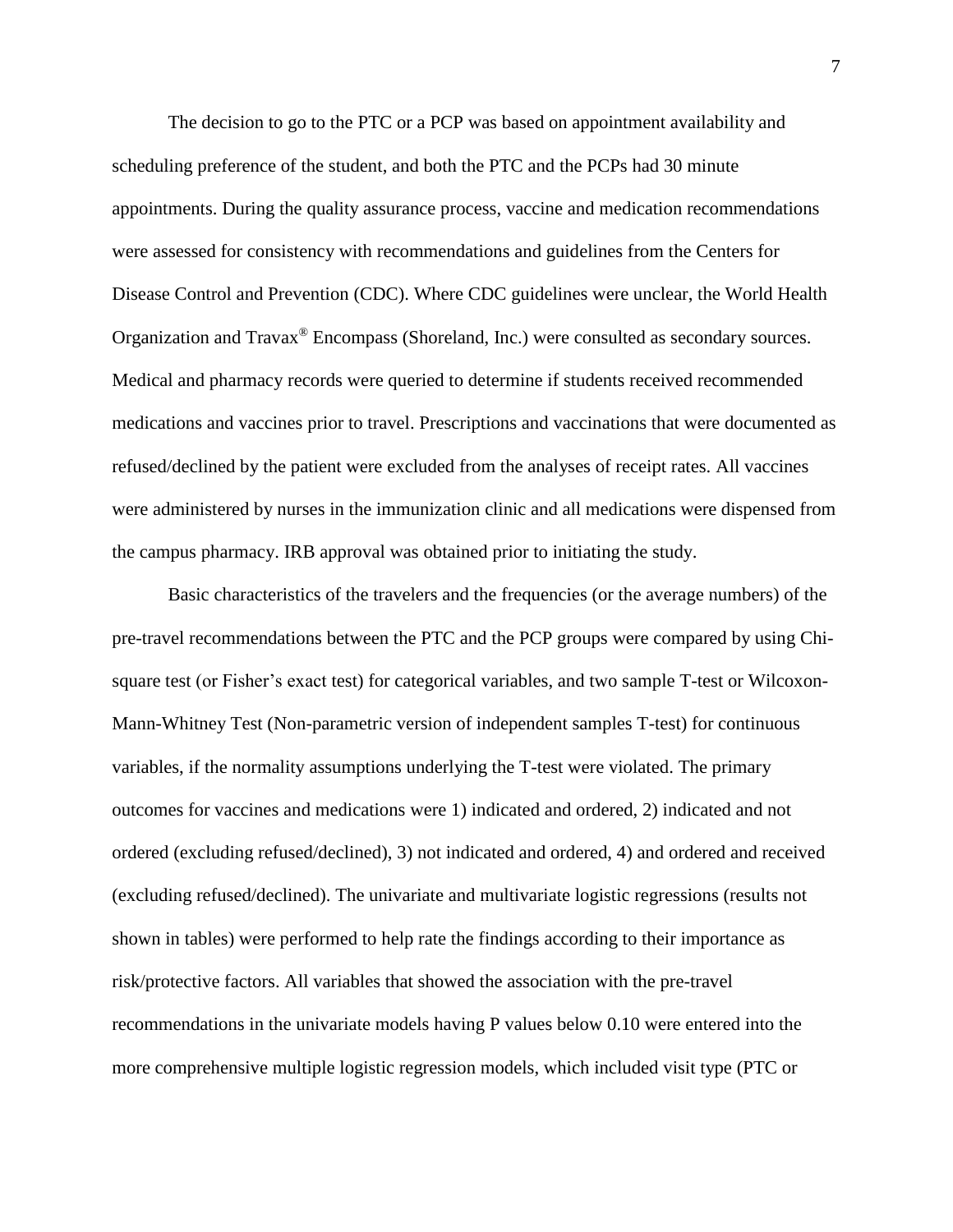PCP), trip duration, purposes of travel (for school activities and being volunteer), and destination (Southeast Asia). All statistical significance was assessed using an alpha level of 0.05. Statistical analysis was performed using SAS 9.2.+

#### **Results**

In 2007, 513 travelers were identified, 172 were seen by a PCP and 341 were seen in the PTC. Travelers who were seen in the PTC were more often prescribed antibiotics for selftreatment of travelers' diarrhea when indicated (96% vs. 50%, P < 0.0001), while travelers seen by a PCP were more likely to be prescribed antibiotics not consistent with guidelines (not ordered when indicated 49% vs 6%,  $P < 0.0001$  and ordered when not indicated 21% vs. 3%,  $P <$ 0.0001) (Table 2). Furthermore, patients who were seen in the PTC were more likely to pick up their medication from the pharmacy than those who were prescribed antibiotics by a PCP (75% vs.  $63\%$ ,  $P = 0.04$ ). Travelers seen in the PTC were also more often prescribed antimalarials when indicated (98% vs.  $81\%$ ,  $P < 0.0001$ ), while those seen by a PCP were more frequently prescribed antimalarials not consistent with guidelines (not ordered when indicated 15% vs 1%,  $P < 0.0001$  and ordered when not indicated 19% vs. 2%,  $P < 0.0001$ ). There was no statistically significant difference in antimalarial pick-up rates from the pharmacy between the two groups (Table 2).

Results regarding the ordering and receipt of vaccines were similar to those of antibiotics and antimalarials. To account for multiple vaccines ordered at the same time, the number of vaccines per patient was calculated and used for comparison purposes. Patients seen in the PTC were ordered more vaccines per patient when indicated (mean  $= 2.77$  vs 2.31,  $P = 0.0012$ ), and per patient were also more likely to receive vaccines when ordered (mean  $= 2.38$  vs. 1.95, P  $=$ 0.0039). The PCPs recommended more vaccines that were not consistent with guidelines per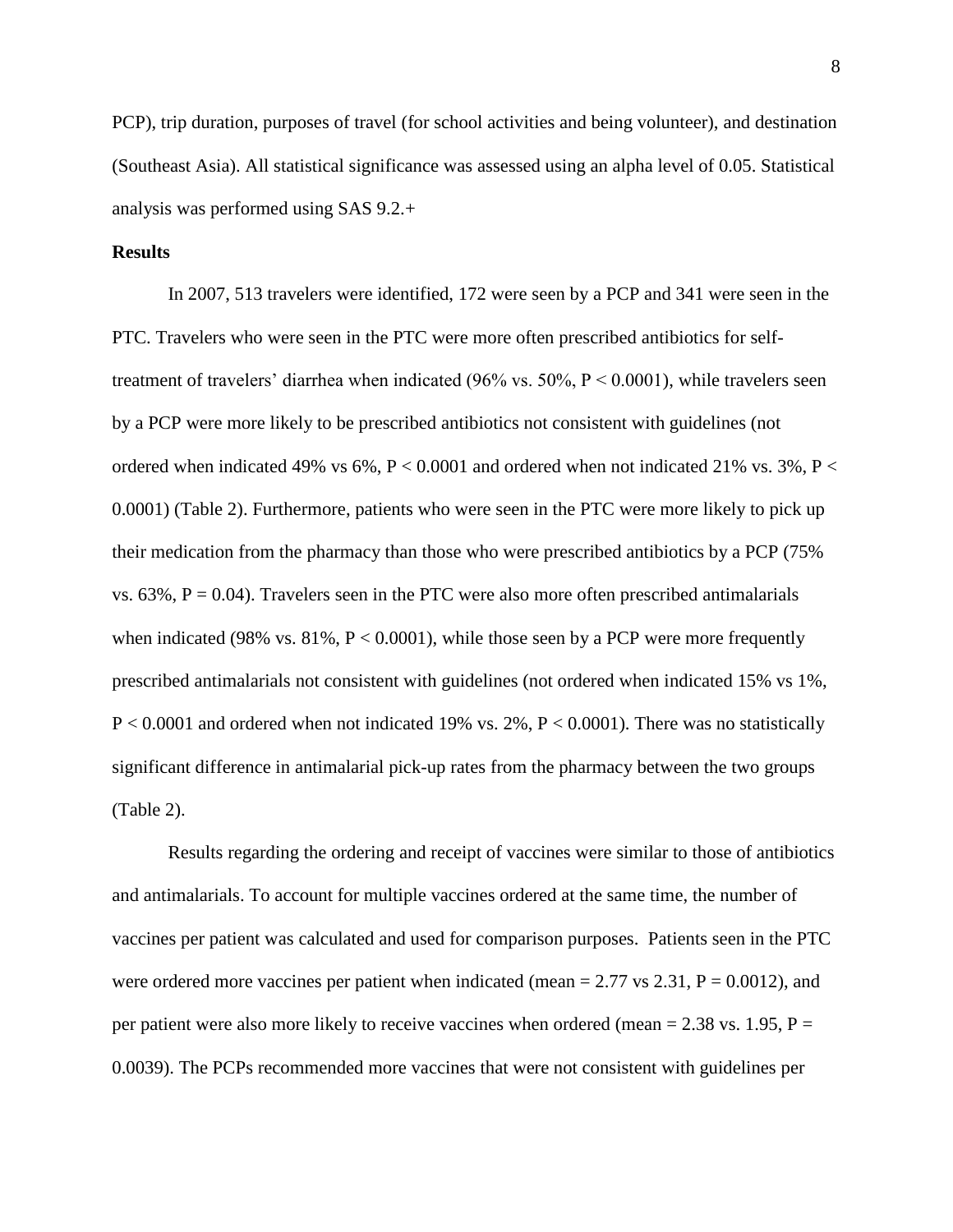patient (not ordered when indicated: mean  $= 0.78$  vs 0.12,  $P < 0.0001$ , ordered when not indicated: mean 0.18 vs. 0.025, P < 0.0001 (Table 3).

In addition to differences in recommendation and receipt of medications and vaccinations, there were also some major differences in visit documentation among the PTC and PCP groups. The pharmacist providers in the PTC group documented purpose of travel more frequently than the PCPs (99% vs. 55%,  $P < 0.0001$ ) and also documented activities planned by the traveler more frequently (70% vs.  $48\%$ ,  $P < 0.0001$ ) than the PCPs.

There were no statistically significant differences between the two patient populations except for destination and purpose of travel. The PTC saw more travelers to North Africa and also more travelers with volunteer work as their purpose. The PCPs saw more travelers to North and Southeast Asia and also more travelers with study abroad as their purpose. (Table 1). Gender, age, and duration of travel were similar between the two groups.

The two categorical variables that demonstrated a clear statistically significant difference in the multivariate analyses were visit type (PTC vs. PCP) and destination (travel to Southeast Asia vs. others). When indicated, patients in the PTC and those seen by the PCP who were traveling to Southeast Asia were more likely to be ordered the oral Typhoid vaccine ( $P = 0.0380$ ,  $OR = 1.743$ , 95% CI 1.031-2.945) and Tdap (P = 0.0045, OR = 2.204, 95% CI 1.277-3.802) compared to other destinations. However, when indicated travelers who had a visit with a PCP were less likely to be ordered the oral Typhoid vaccine ( $P = 0.0004$ ,  $OR = 0.369$ , 95% CI 0.211-0.643) and Tdap ( $P < 0.0001$ ,  $OR = 0.224$ , 95% CI 0.127-0.395) compared to travelers who visited the PTC. Trip duration and purpose of travel (volunteer and study abroad) did not have a significant effect on whether or not the oral Typhoid vaccine and Tdap were ordered when indicated. When ordered, travelers to Southeast Asia were also more likely to pick-up from the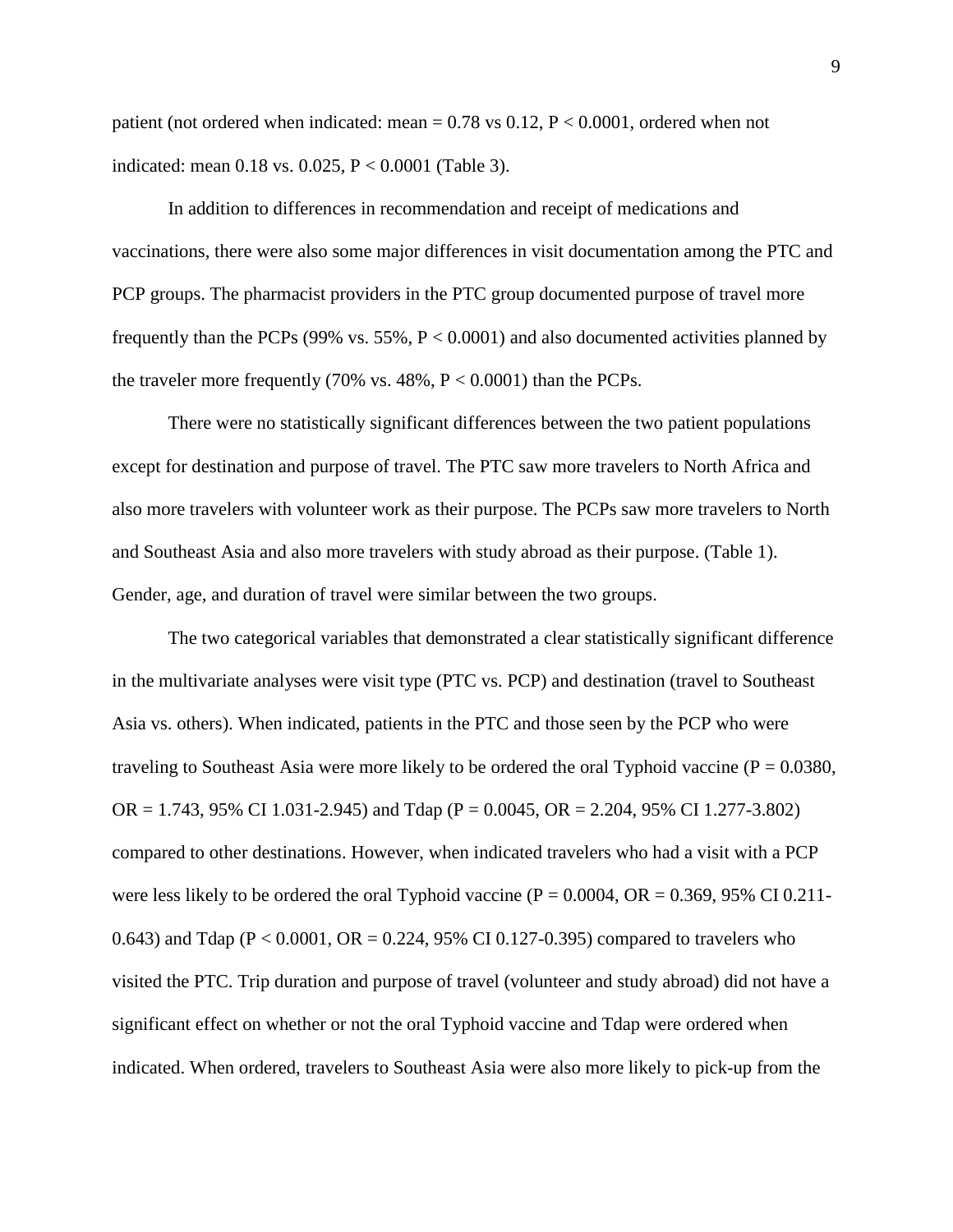pharmacy azithromycin  $(P < 0.0001$ ,  $OR = 7.375$ , 95% CI 3.353-16.22), atovaquone-proguanil  $(P < 0.0024, \text{ OR } = 2.33, 95\% \text{ CI } 1.351 - 4.02$ , oral Typhoid vaccine  $(P = 0.0398, \text{ OR } = 1.749,$ 95% CI 1.027-2.981), and to receive Tdap vaccination ( $P = 0.0045$ ,  $OR = 2.204$ , CI 1.277-3.802).

## **Discussion**

The results of this study support previous publications illustrating that recommendation of medications and vaccines not consistent with guidelines is a potential problem for PCPs without special training, demonstrating a need for additional education and training. <sup>13, 18-19, 21-22</sup> The most common area in which the PCPs failed to follow national/international guidelines was in the omission of recommended antibiotics for the self-treatment of travelers' diarrhea. The PCPs only ordered an antibiotic for traveler's diarrhea for half of the patients who were indicated and less of their patients picked it from the pharmacy compared to the pharmacists. Since the PTC visits are consistently structured to include extensive counseling on food/water precautions and food/water borne illnesses, this may help explain why higher antibiotic pick-up rates occurred among the PTC group. In both groups, pick-up rates for antibiotics were lower than for antimalarials, suggesting that the study population may perceive food and water borne illnesses as less serious than malaria.

Omission of recommendations for antimalarials and vaccines when indicated was also common among PCPs. Purpose of travel and activities planned were only documented in half of the PCP visits, suggesting that the providers either do not take these variables into consideration or simply do not routinely document these patient specific factors. Practice guidelines suggest taking into account these itinerary variables impacts the assessment of each patient's indication for medications and vaccines, and thus this may have affected PCP recommendations.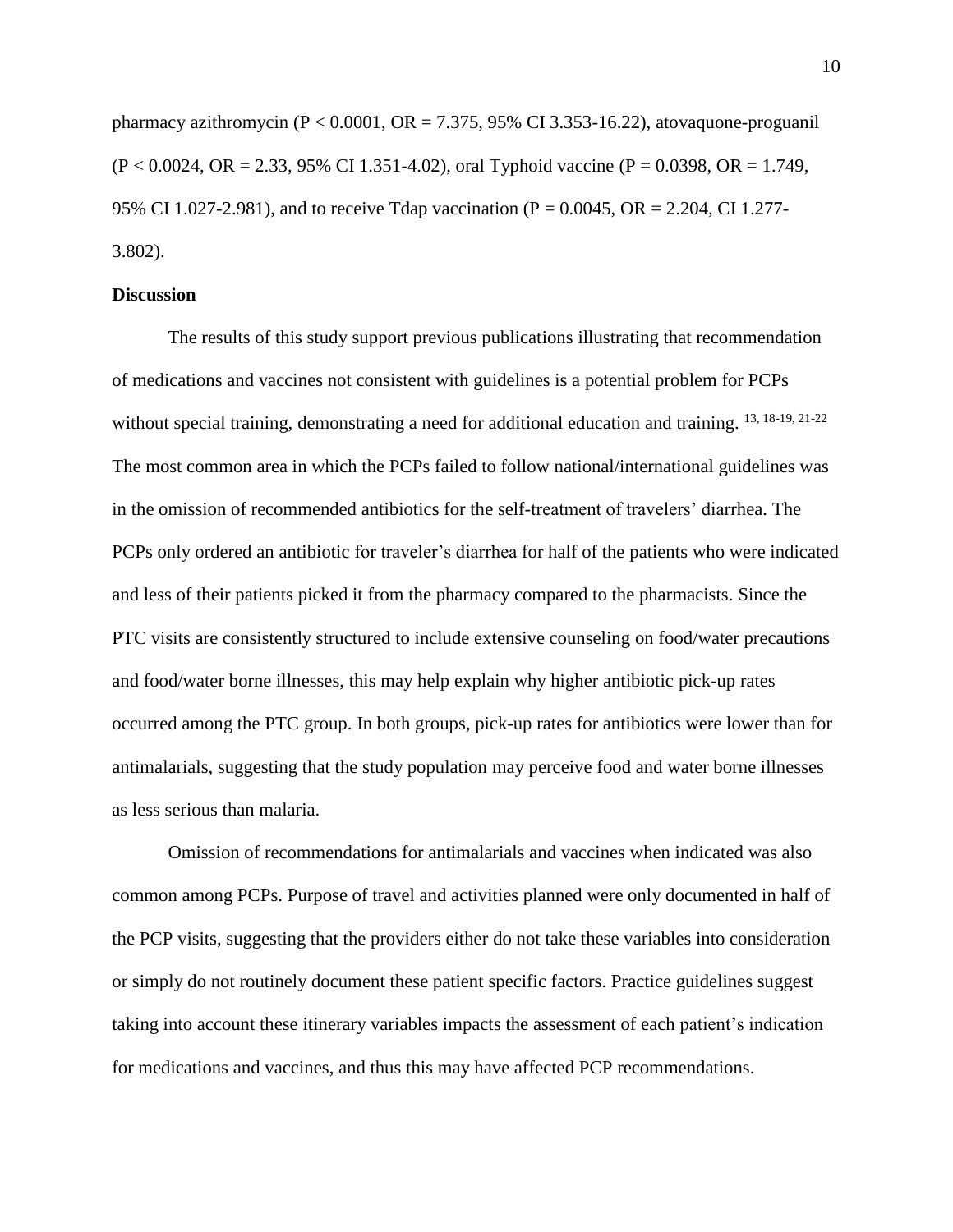The use of medications for travel to destinations where antimicrobial resistance exists, such as ciprofloxacin for travelers' diarrhea in Thailand or chloroquine for malaria chemoprophylaxis in Africa, was another area where the PTC consistently showed higher compliance with the national/international travel guidelines. Other areas of inconsistency between PCP and PTC involved recommendations of vaccines for diseases where no risk exists, such as Yellow Fever vaccine for a traveler to Southeast Asia.

The observations that the PTC saw more travelers with volunteer work as their primary purpose and the PCPs saw more travelers with school as there primary purpose was expected. The pharmacist-run travel clinic frequently conducts group consultations, which can be more convenient for large, organized volunteer groups. Many study abroad programs require a medical exam and clearance prior to a student enrolling, which would necessitate a traveler to have a visit with a PCP. Since visits with the PTC and PCP were equal in length, vaccines were administered in the same clinic, and medications were dispensed from the same pharmacy, these factors should not have influenced outcomes. The PCPs generally had family medicine or internal medicine training background and did receive a 1 hour travel medicine update every year as part of a health center grand rounds program.

While previous studies of international community pharmacists have not been positive toward their travel medicine knowledge, no such study has been conducted in the United States, where all schools of pharmacy confer only the Doctor of Pharmacy degree after 6 to 8 years of training and many graduates pursue post-graduate residencies. With the launch of the Pharmacists Professional Group within the ISTM and more pharmacists sitting for the ISTM CTH® exam, there are likely to be more trained and credentialed pharmacists to serve the traveling public.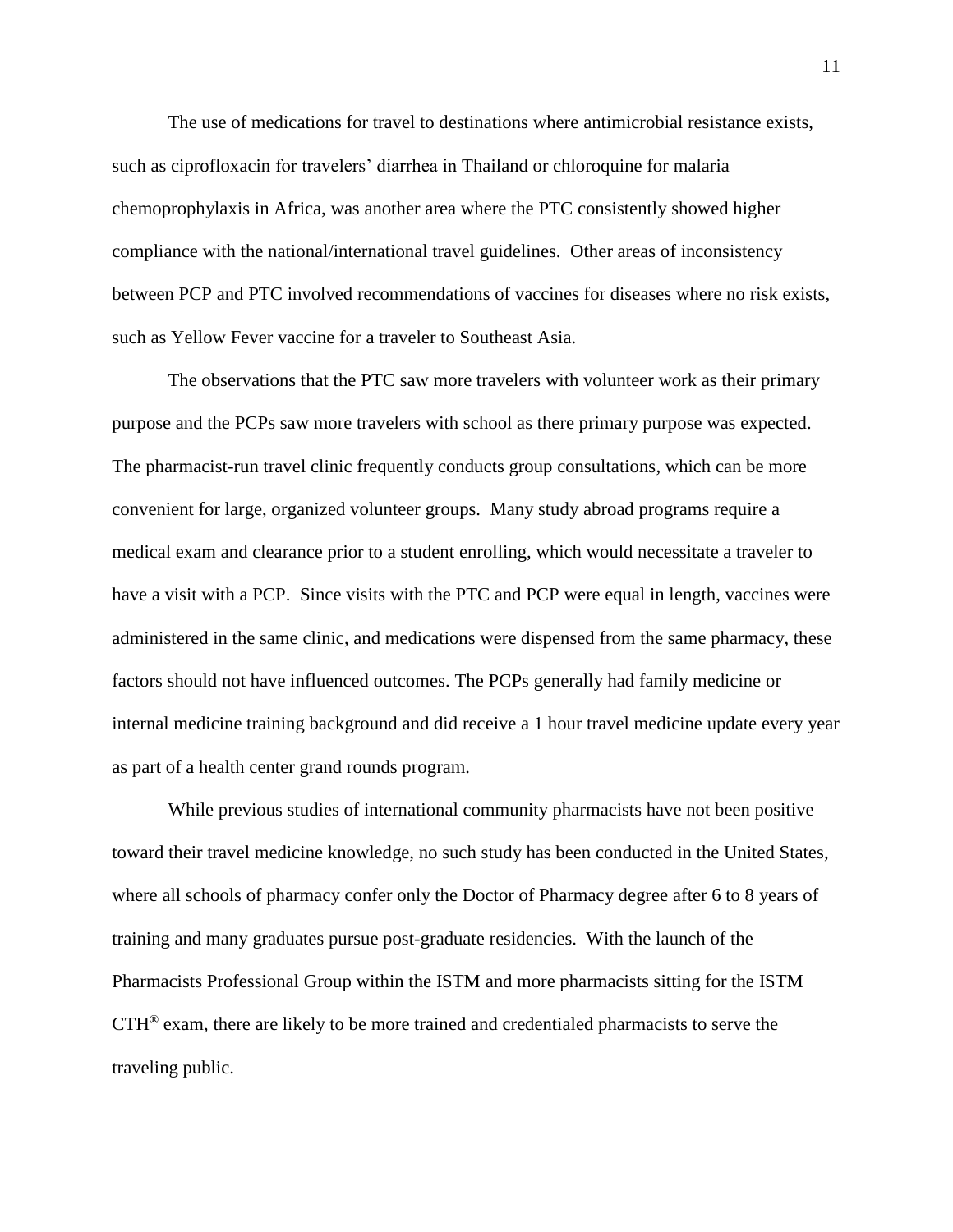## **Limitations**

A limitation of the study is that the patient population consisted of young college students and may not represent the general population. However, their destinations and itineraries mirror populations in other reports. Additionally, appropriate use of vaccines and medications could only be determined by the amount of information provided in the progress note; therefore, if a recommendation was not documented it was assumed that it did not occur. Lastly, due to the retrospective nature of the study, differences in post graduate training of the PCPs and the volume of patients they saw could not be controlled.

## **Conclusion**

A pharmacist-run pre-travel health clinic can provide more consistent evidence-based care compared to primary care practitioners not specifically trained in travel medicine and may improve patient compliance with recommendations. Pre-travel health is a dynamic and specialized field that requires adequate time, resources, and expertise to deliver the best possible care.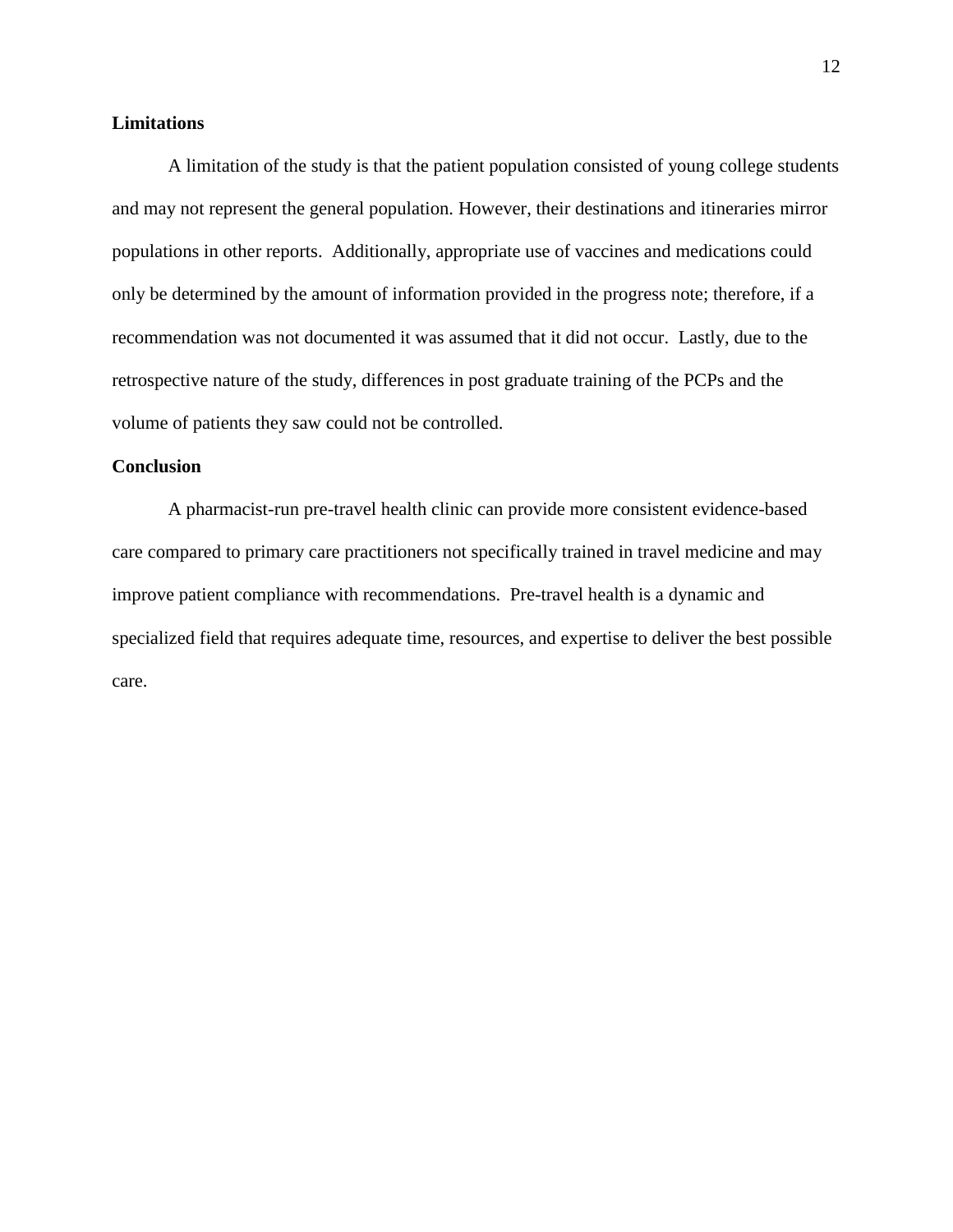# **References**

1. World Tourism Organization. 2010. (Accessed June 13th, 2010, at [http://unwto.org/facts/menu.html.\)](http://unwto.org/facts/menu.html.)

2. Freedman DO, Weld LH, Kozarsky PE, et al. Spectrum of Disease and Relation to Place of Exposure among Ill Returned Travelers. N Engl J Med 2006;354:119-30.

3. Hill DR. Health problems in a large cohort of Americans traveling to developing countries. J Travel Med 2000;7:259-66.

4. Steffen R, Rickenbach M, Wilhelm U, Helminger A, Schar M. Health problems after travel to developing countries. J Infect Dis 1987;156:84-91.

5. Advice for travelers. Treat Guidel Med Lett 2006;4:25-34.

6. Blair DC. A week in the life of a travel clinic. Clin Microbiol Rev 1997;10:650-73.

7. Dick L. Travel medicine: helping patients prepare for trips abroad. Am Fam Physician 1998;58:383-98, 401-2.

8. Gherardin T. The pre-travel consultation - an overview. Aust Fam Physician 2007;36:300-3.

9. Hill DR, Ericsson CD, Pearson RD, et al. The practice of travel medicine: guidelines by the Infectious Diseases Society of America. Clin Infect Dis 2006;43:1499-539.

10. Leggat PA. Risk assessment in travel medicine. Travel Med Infect Dis 2006;4:127-34.

11. Spira AM. Preparing the traveller. Lancet 2003;361:1368-81.

12. Bauer IL. Travel health advice as recalled by 552 tourists to Peru. J Travel Med 2002;9:293-6.

13. Hatz C, Krause E, Grundmann H. Travel advice: a study among Swiss and German general practitioners. Trop Med Int Health 1997;2:6-12.

14. Hamer DH, Connor BA. Travel health knowledge, attitudes and practices among United States travelers. J Travel Med 2004;11:23-6.

15. Toovey S, Jamieson A, Holloway M. Travelers' knowledge, attitudes and practices on the prevention of infectious diseases: results from a study at Johannesburg International Airport. J Travel Med 2004;11:16-22.

16. Van Herck K, Van Damme P, Castelli F, et al. Knowledge, attitudes and practices in travel-related infectious diseases: the European airport survey. J Travel Med 2004;11:3-8.

17. Mali S, Steele S, Slutsker L, Arguin PM. Malaria Surveillance -- United States, 2007. MMWR Morb Mortal Wkly Rep 2009;58:1-16.

18. Leggat PA, Heydon JL, Menon A. Health advice given by general practitioners for travellers from New Zealand. N Z Med J 1999;112:158-61.

19. Hoveyda N, McDonald P, Behrens RH. A description of travel medicine in general practice: a postal questionnaire survey. J Travel Med 2004;11:295-9.

20. Leggat PA, Heydon JL, Menon A. Safety advice for travelers from New Zealand. J Travel Med 1998;5:61-4.

21. Leggat PA, Heydon JL, Menon A. Training, experience and interest of general practitioners in travel medicine in New Zealand. J Travel Med 1999;6:60-5.

22. Ropers G, Krause G, Tiemann F, Du Ry van Beest Holle M, Stark K. Nationwide survey of the role of travel medicine in primary care in Germany. J Travel Med 2004;11:287-94.

23. Valerio Sallent L, Roca i Saumell C, Llorens Morales MJ, Mascort i Roca JJ, Solsona Diaz L, Ferrer-Vidal Cortella D. [Malaria prevention: the role of the general practitioner]. Atencion Primaria 1997;20:558-62.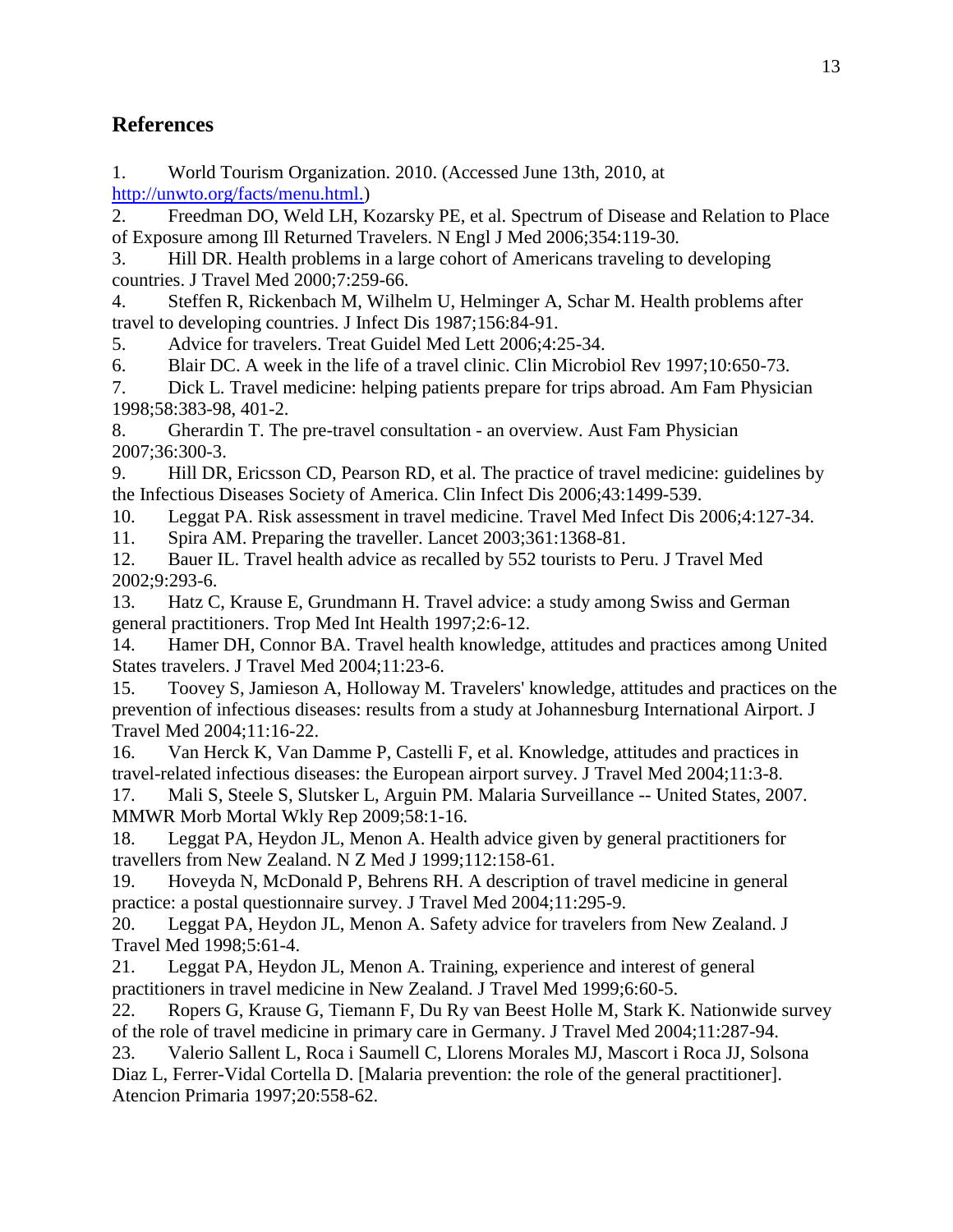24. Hill DR, Bia FJ. Coming of age in travel medicine and tropical diseases: a need for continued advocacy and mentorship. Infect Dis Clin North Am 2005;19:xv-xxi.

25. Jackson AB, Humphries TL, Nelson KM, Helling DK. Clinical pharmacy travel medicine services: a new frontier. Ann Pharmacother 2004;38:2160-5.

26. Brennan C. Pharmacist-run travel medicine clinic. Ann Pharmacother 2004;38:2168-9. 27. Goad JA. Travel medicine and the role of the pharmacist. Advances in Pharmacy 2004;2:318-24.

28. Hind CA, Bond CM, Lee AJ, van Teijlingen ER. Needs assessment study for community pharmacy travel medicine services. J Travel Med 2008;15:328-34.

29. Kodkani N, Jenkins JM, Hatz CF. Travel advice given by pharmacists. J Travel Med 1999;6:87-93.

30. Teodosio R, Goncalves L, Imperatori E, Atouguia J. Pharmacists and travel advice for tropics in Lisbon (Portugal). J Travel Med 2006;13:281-7.

31. Toovey S. Malaria chemoprophylaxis advice: survey of South African community pharmacists' knowledge and practices. J Travel Med 2006;13:161-5.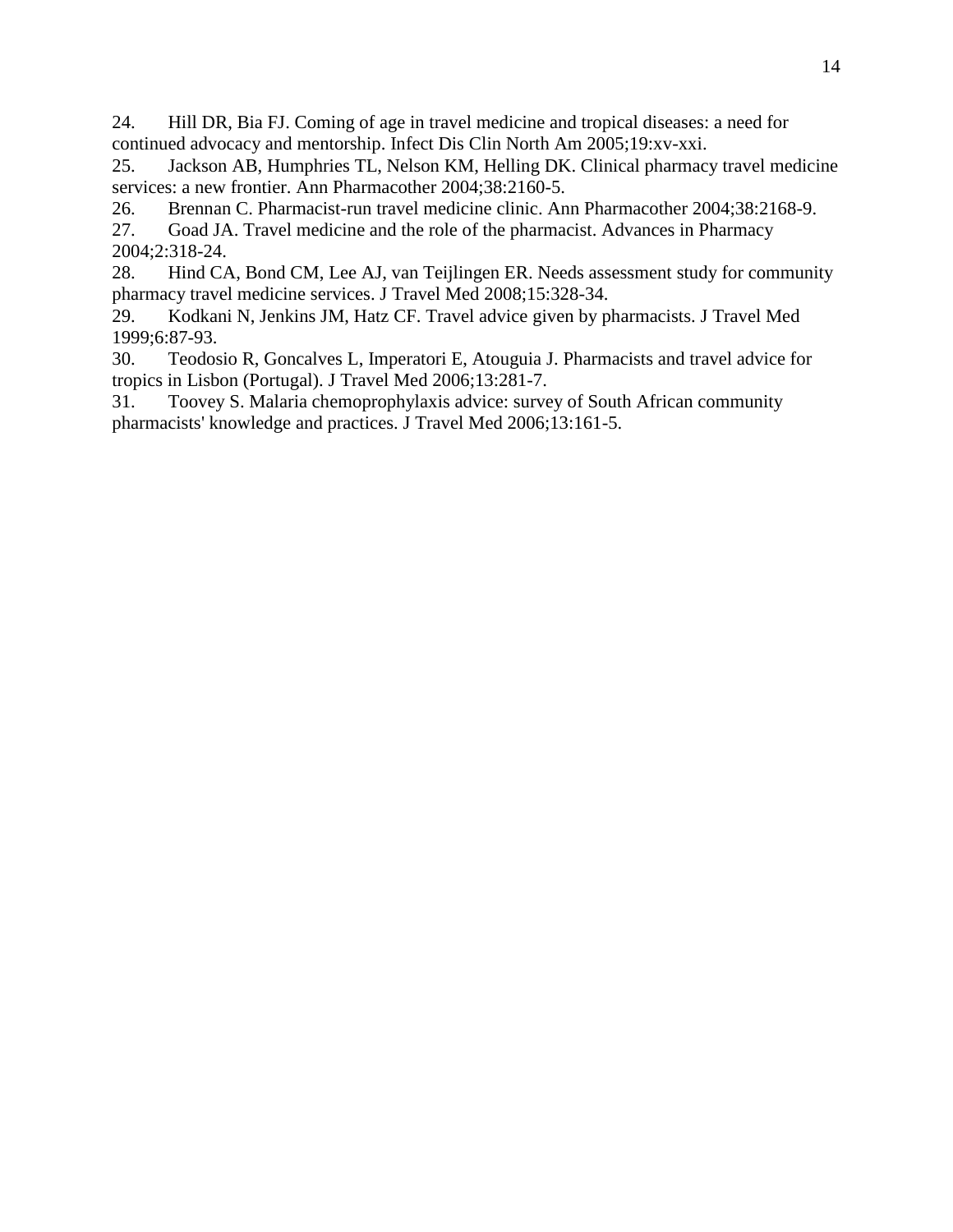|                                                                                                   | <b>PTC</b> (N=341) | $PCP(N=172)$   |
|---------------------------------------------------------------------------------------------------|--------------------|----------------|
| <b>Gender</b>                                                                                     |                    |                |
| Male                                                                                              | 124 (36.36%)       | 61 (35.47%)    |
| Female                                                                                            | 217 (63.64%)       | 111 (65.53%)   |
| Age                                                                                               |                    |                |
| 18-25                                                                                             | 259 (75.95%)       | 124 (72.09%)   |
| 26-35                                                                                             | 80 (23.46%)        | 45 (26.16%)    |
| 36-45                                                                                             | 1(0.29%)           | 2(1.16%)       |
| 46-55                                                                                             | 1(0.29%)           | $\overline{0}$ |
| >55                                                                                               | $\boldsymbol{0}$   | 1(0.58%)       |
| <b>Duration of Travel<sup>¥</sup></b>                                                             |                    |                |
| $<$ 1 week                                                                                        | 53 (16.06%)        | 15 (9.87%)     |
| $>1, <2$ weeks                                                                                    | 104 (31.52%)       | 53 (34.87%)    |
| $>2,$ <4 weeks                                                                                    | 64 (19.39%)        | 26 (17.11%)    |
| $>4, <12$ weeks                                                                                   | 57 (17.27%)        | 27 (17.76%)    |
| $> 12$ weeks                                                                                      | 52 (15.76%)        | 31 (20.39%)    |
| Destinations <sup>+</sup>                                                                         |                    |                |
| Central America/Mexico/Caribbean                                                                  | 148 (43.53%)       | 60 (34.88%)    |
| <b>South America</b>                                                                              | 40 (11.76%)        | 18 (10.47%)    |
| North Africa <sup>*</sup> (P = 0.0418)                                                            | 13 (3.82%)         | 1(0.58%)       |
| Sub-Saharan Africa                                                                                | 60 (17.65%)        | 24 (13.95%)    |
| Middle East (Western Asia)                                                                        | 3(0.88%)           | 4(2.33%)       |
| Western Europe                                                                                    | 21 (6.18%)         | $11(6.40\%)$   |
| <b>Eastern Europe</b>                                                                             | 9(2.65%)           | 6(3.49%)       |
| <b>South Central Asia</b>                                                                         | 28 (8.24%)         | 11 (6.40%)     |
| Southeast & North Asia <sup>*</sup> (P = 0.0063)                                                  | 73 (21.47%)        | 56 (32.56%)    |
| Australia & New Zealand                                                                           | 2(0.59%)           | 2(1.16%)       |
| Purpose of Travel <sup>¥+</sup>                                                                   |                    |                |
| School <sup>*</sup> (P < 0.0001)                                                                  | 85 (25.30%)        | 51 (54.84%)    |
| <b>Business</b>                                                                                   | 79 (23.51%)        | 22 (24.18%)    |
| Pleasure                                                                                          | 10 (2.98%)         | $1(1.11\%)$    |
| Volunteer <sup>*</sup> ( $P < 0.0001$ )                                                           | 161 (47.92%)       | 20 (22.47%)    |
| * = Statistically Significant, + = Values do not add up to $100\%$ , $\frac{y}{x}$ = Missing Data |                    |                |

## **Table 1: Traveler Characteristics**

15